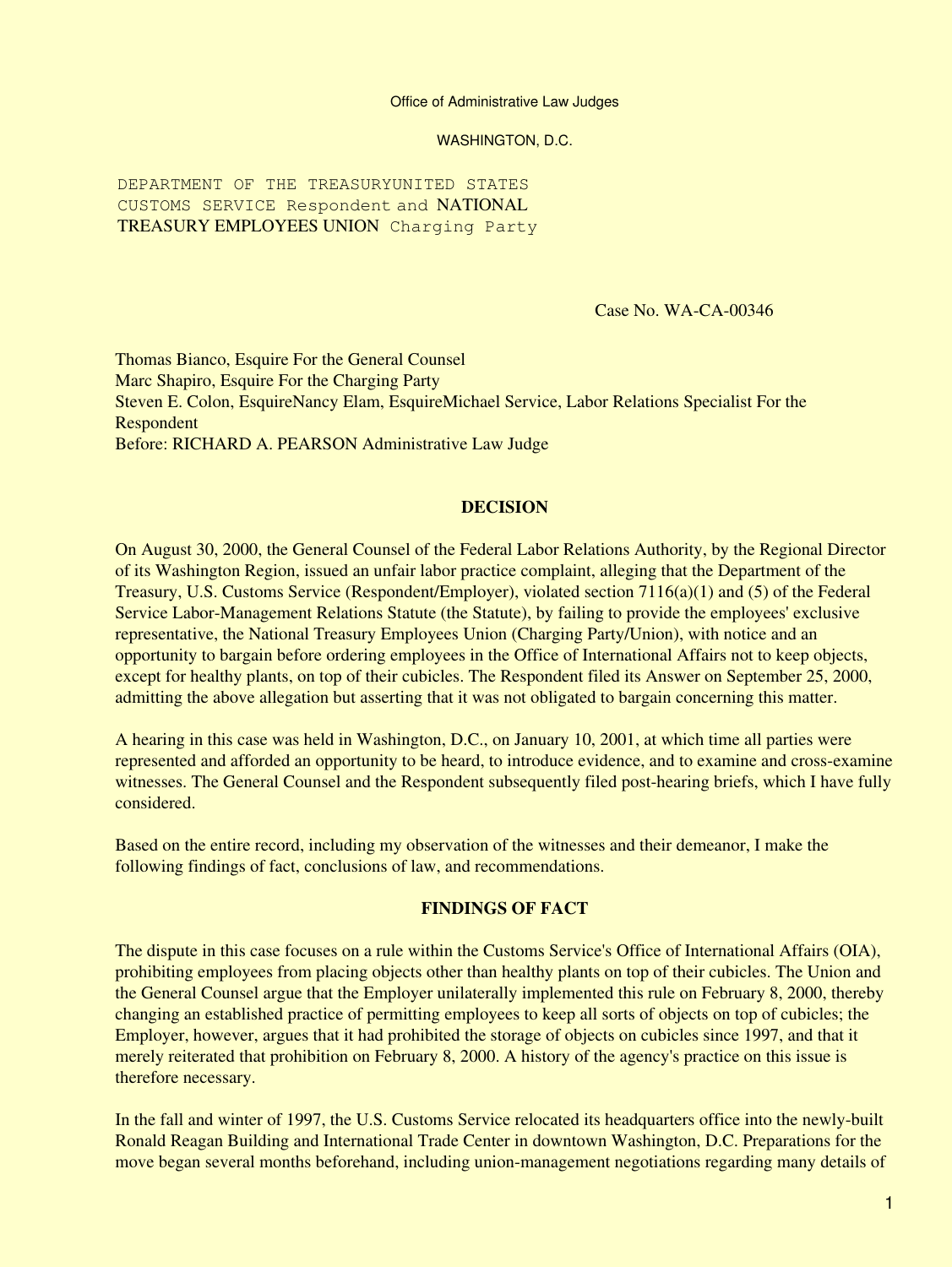the working conditions in the new building. An agency-wide committee, composed of a manager from each component of the agency and at least one union representative, was established to coordinate the planning of the relocation, and many offices within the agency also created their own subcommittees to coordinate details of the move specific to their own offices. David Roseman served as OIA's representative on the agency-wide committee, and Judith Funkhouser served as the chairperson of OIA's internal committee, which consisted of approximately ten employees, six or seven of whom were bargaining unit members and two of whom were appointed by the Union. OIA moved into its offices on the eighth floor of the Reagan Building in December of 1997.

One new feature of the office design in the Reagan Building was its "open space" plan, with most employees working in modular cubicles and with almost no enclosed offices. These cubicles are approximately five and a half feet high, and they contain three-walled units including a desk, computer, storage cabinets, and file cabinets. The above-desk storage cabinets have panels in front, which slide up when opened, so that the panels are parallel to the floor and flush with the top of the cubicle walls. Prior to the relocation, the agency and the Union negotiated details such as the size of employee cubicles, but it does not appear that they negotiated any rules concerning whether employees could place items on top of their cubicles or storage and filing cabinets.

On September 4, 1997, the chairperson of the agency-wide committee coordinating the relocation sent an e-mail message to all employees entitled, "Headquarters Relocation Update #7." (Resp. Exh. 3). Among a variety of topics discussed in the memo was "Workstation and Building Care." Employees were told, for instance, that they could use push pins to attach items to the inside walls, but that they were not permitted to attach any items to the outside walls of their cubicles. The memo also instructed them: "Items should not be placed on top of any of the flipper door units or lateral files so as to protrude above the workstation panels."

As OIA employees moved into their new offices in December 1997, they found a large booklet entitled, "United States Customs Service Employee's Guide to the Ronald Reagan Building & International Trade Center" on their chairs. (Resp. Exh. 2). At pages 44 and 45 of the booklet, "Workstation and Building Care" is discussed, specifically stating: "Items should not be placed on top of any flipper door units or lateral files, and should not protrude above the workstation panels."

After the office relocation was completed, the OIA committee headed by Ms. Funkhouser (initially dubbed the "move committee") continued to monitor issues related to the transition to the new building (after which time it became known as the "space committee"). These issues included the storage of empty boxes, recycling, use of phones, undelivered and damaged furniture, and maintaining the neat appearance of the office. The two Union-designated committee members continued to serve on the committee into the year 2000, although it is unclear whether the Union leadership was fully aware of the ongoing status of the committee. The committee conducted two informal walk-throughs of the office area (the first in September 1998 and the second in February 2000), after complaints were voiced about the increasingly cluttered appearance of the office and about hoarding of furniture.

After the September 1998 walk-through, a memo signed by the Assistant Commissioner in charge of OIA was sent to all OIA employees, advising them of a variety of conditions detracting from the desired appearance of the office. (Resp. Exh. 4). Accordingly, employees were told to keep their window blinds down and open, to remove clutter from walkways and under desks, and not to use push pins on cubicle walls, among other things. They were also told: "Nothing should be placed or stored on top of the tall filing cabinets." And: "In order for the sprinkling system to operate, a clearance of seventeen inches needs to be maintained between the ceiling and anything placed on top of our cubicle area." *Id.*

According to Ms. Funkhouser, employees generally complied with the instructions in the September 1998 memo, and the appearance of the office improved for a period of time, but that slowly "the place was getting junky again." (Tr. at 102-03). In early February 2000, members of the committee were walking around the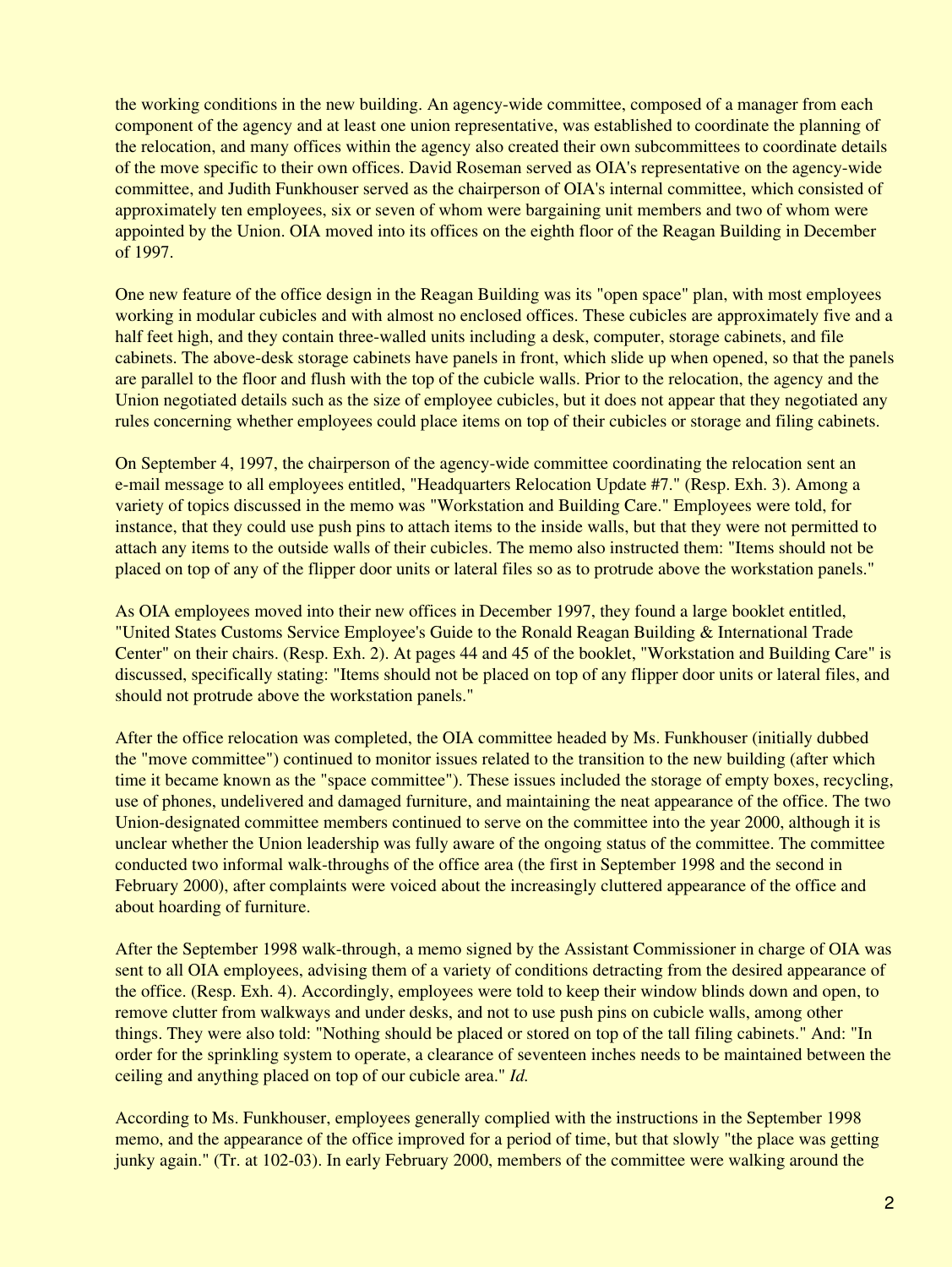office in order to decide which pictures to hang on the walls, and the increased clutter convinced them of the need to conduct another "space inspection." *Id.* Ms. Funkhouser discussed the problem with the Assistant Commissioner and the four division directors, who reiterated to their employees that they were not permitted to store objects on top of their cubicles. At least one employee objected to this prohibition and claimed that he had been storing things on his cubicle for some time. That employee's supervisor discussed the issue with Ms. Funkhouser in February 2000 and told her that the same question had been raised in September 1998 but not resolved. Although Ms. Funkhouser testified that she could not recall this question arising in 1998, she took the complaint to the Assistant Commissioner and asked him to clarify whether there were any exceptions to the rule against putting objects on the cubicles. According to Ms. Funkhouser, he initially replied that nothing could be stored there, but when he was told that some employees felt this was the only place their plants could get sufficient light, he agreed to permit healthy plants to be kept there. Ms. Funkhouser then sent an e-mail message to division directors on February 8, 2000, explaining that only healthy plants, and not trinkets or other objects, could be stored on top of cubicles. (G.C. Exh. 2). The contents of that message spread quickly to employees in the office, and the Union President protested to agency management that same day, asserting that the prohibition of objects on top of cubicles was a unilateral change in working conditions. (G.C. Exh. 3).

A variety of witnesses testified concerning the extent to which OIA employees complied with the rule against storing items on cubicles, although they were rather ambiguous and imprecise in their descriptions. Mr. Philip Cici and Ms. Tiffany Sawers, testifying for the General Counsel, stated that it was quite common for employees to store all sorts of items, from keepsakes and pictures to work files, on their cubicles as well as their storage and file cabinets, but they could not be specific on this score. They also testified that supervisors work constantly in the same area as unit employees, and thus they must have been aware of (and acquiesced in) the widespread storage of items on the cubicles. Ms. Funkhouser and Mr. Roseman, testifying for the Employer, conceded that employees have at times kept items on the top of their cubicles and cabinets, but they testified that the practice developed gradually over time and abated when management reminded employees of the rule. Mr. Roseman further stated that the subject of office cleanliness was addressed at least every few months at supervisor meetings, at which division directors were told to remind employees of the rules (such as the rule against storing items on cubicles). There was also some disagreement among the witnesses as to the meaning of the September 1998 memo to employees (Resp. Exh. 4), specifically whether that memo prohibited storage of items only on "tall filing cabinets" or whether it prohibited storage of items on cubicles as well as cabinets.

### **DISCUSSION AND CONCLUSIONS**

# **Issues and Positions of the Parties**

The crucial issue in this case is quite simple: did the management of OIA change conditions of employment when it disseminated the February 8, 2000 memo prohibiting the storage of anything except healthy plants on top of cubicles? The General Counsel argues that the practice of placing items on cubicles and cabinets had become so common among employees and accepted by management, over such a period of time, that it constituted a "past practice" which could not be changed without bargaining. The General Counsel notes testimony that the practice had existed from December 1997 to February 2000, or more than two years. Testimony further reflects that supervisors must necessarily have been aware of the practice, since they work in the same area and the storage of items on top of cubicles and cabinets is, by its nature, open and apparent. The Respondent, however, argues that no change whatsoever occurred by virtue of the February 2000 e-mail. In the Respondent's view, a policy prohibiting storage of items on cubicles and cabinets had been in existence since the agency moved into the Reagan Building in 1997, and management had reminded employees repeatedly of this policy in the intervening two years; indeed, the February 2000 e-mail from Ms. Funkhouser was the same sort of reminder that management had sent on prior occasions. Alternatively, the Respondent argues that any change was *de minimis* and thus did not require bargaining.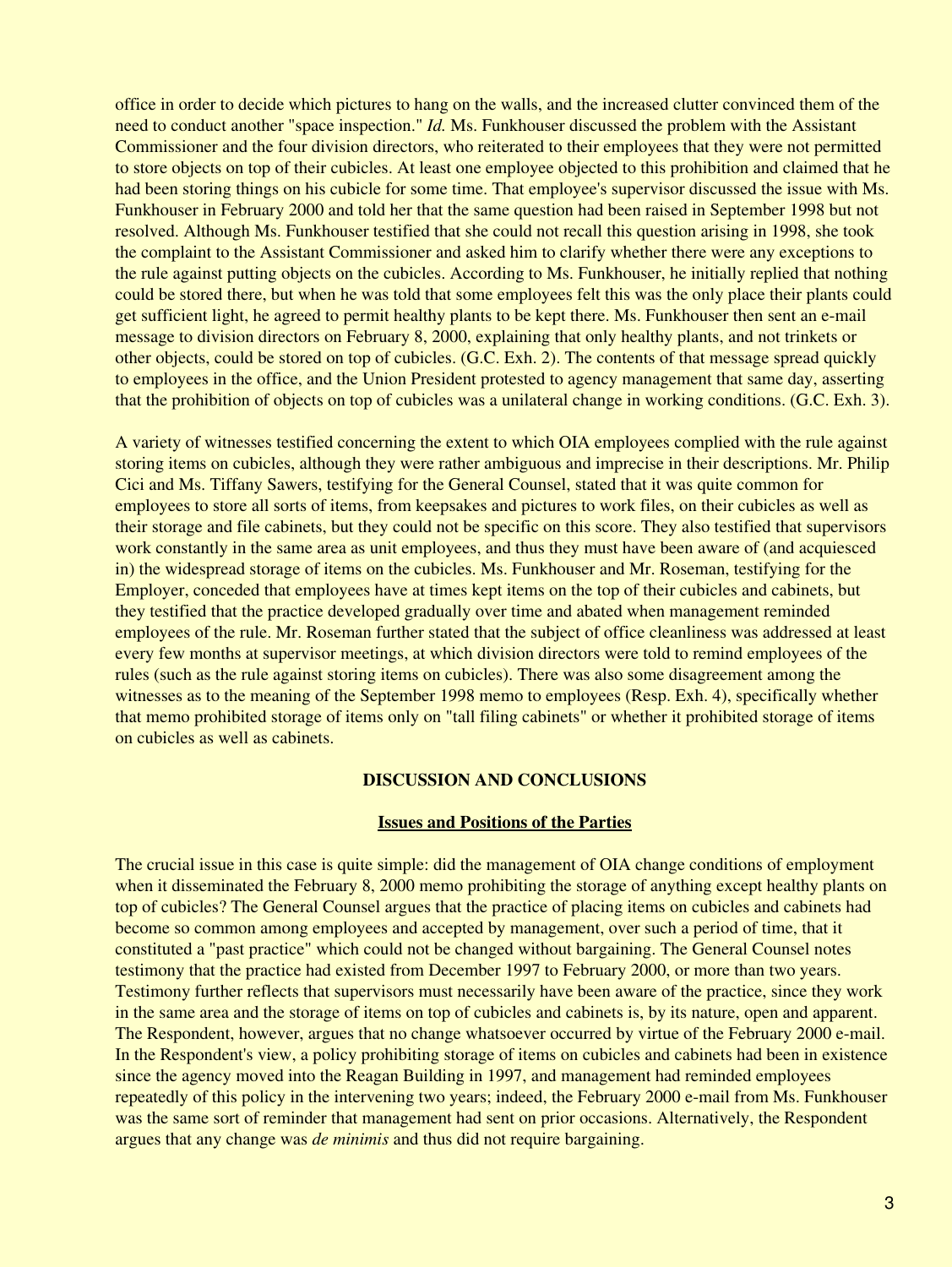## **Analysis**

The law in this matter is not in dispute. The Authority has held since its earliest days that "the duty to negotiate in good faith under the Statute requires that a party meet its obligation to negotiate prior to making changes in established conditions of employment[.]" *Department of the Air Force, Scott Air Force Base, Illinois*, 5 FLRA 9 (1981). Although the Statute does not explicitly include such unilateral actions among the unfair labor practices listed in section 7116(a), the Authority has made it clear that an agency's unilateral change in a condition of employment violates section  $7116(a)(1)$  and  $(5)$  of the Statute.

Additionally, it has long been held that terms and conditions of employment may be established not only by a collective bargaining agreement, but also by the parties' practice or other form of informal or tacit agreement. *Norfolk Naval Shipyard*, 25 FLRA 277, 286 (1987); *Department of the Navy, Naval Underwater Systems Center, Newport Naval Base*, 3 FLRA 413 (1980). Indeed, once a past practice relating to a condition of employment has become established, it cannot be unilaterally changed by the agency, "even if the condition established by practice differs from the express terms of the parties' collective bargaining agreement." *U.S. Patent and Trademark Office*, 39 FLRA 1477, 1482-83 (1991). In order to find that a condition of employment has become established by a past practice, the General Counsel must show that the practice was "consistently exercised for an extended period of time, with the agency's knowledge and express or implied consent." *U.S. Department of the Treasury, Internal Revenue Service, Louisville District, Louisville, Kentucky*, 42 FLRA 137, 142 (1991)(*IRS Louisville*).

The first step in applying these principles is to determine whether the alleged change relates to a condition of employment. As the Authority explained in *Department of the Treasury, Internal Revenue Service (Washington, D.C.); and Internal Revenue Service Hartford District (Hartford, Connecticut)*, 27 FLRA 322, 324 (1987), practices do not "ripen" into or "become" conditions of employment. The disputed practice must involve a condition of employment for the employer to have a bargaining obligation. Thus, for example, an agency may unilaterally change the procedure it uses for filling non-bargaining unit positions, because such procedures are not a condition of employment. *Veterans Administration and Veterans Administration Medical Center, Lyons, New Jersey*, 24 FLRA 64, 68 (1986). The instant case involves a rule concerning employees' storage of items in their offices, and I find that this is a "condition of employment." The rule purports to affect both personal and work items of employees, as testimony at the hearing made clear. For example, some employees used the tops of their cubicles to store files and papers as a way of organizing their work, while some employees placed photographs and "trinkets" there. The former use of cubicles is clearly a condition of employment, as it directly affects the amount of work and storage space an employee has; but even the latter use is a matter directly affecting the employee's work. An employee's ability to have a plant or a family photograph in sight while he works can improve his morale, and it must be considered a condition of employment. Accordingly, changes in such conditions must be preceded by notice to and bargaining with the Union. Moreover, because the issue is substantively negotiable and is not subject to any of the management rights reserved in section 7106 of the Statute, it is irrelevant whether the change is *de minimis. Air Force Logistics Command, Warner Robins Air Logistics Center, Robins Air Force Base, Georgia*, 53 FLRA 1664, 1669 (1998).

In this case, the evidence reflects that two competing forces were at work in the OIA office suite: management was seeking to establish and enforce a degree of neatness and "professionalism" to the office environment, and individual employees were seeking to ignore the rule against keeping items on cubicles. Both the General Counsel and the Respondent were at least partially successful in proving aspects of their arguments. As the General Counsel argues, many employees at varying times have stored objects on their cubicles and cabinets, and this fact must have been observed by management officials. But as the Respondent notes, the rule against such conduct was surely known to employees from the time they moved into their new office in the Reagan Building, and it was reiterated to employees periodically from September 1997 to February 2000. Did the agency consistently enforce its rule, or did employees consistently ignore it? In this respect, neither side fully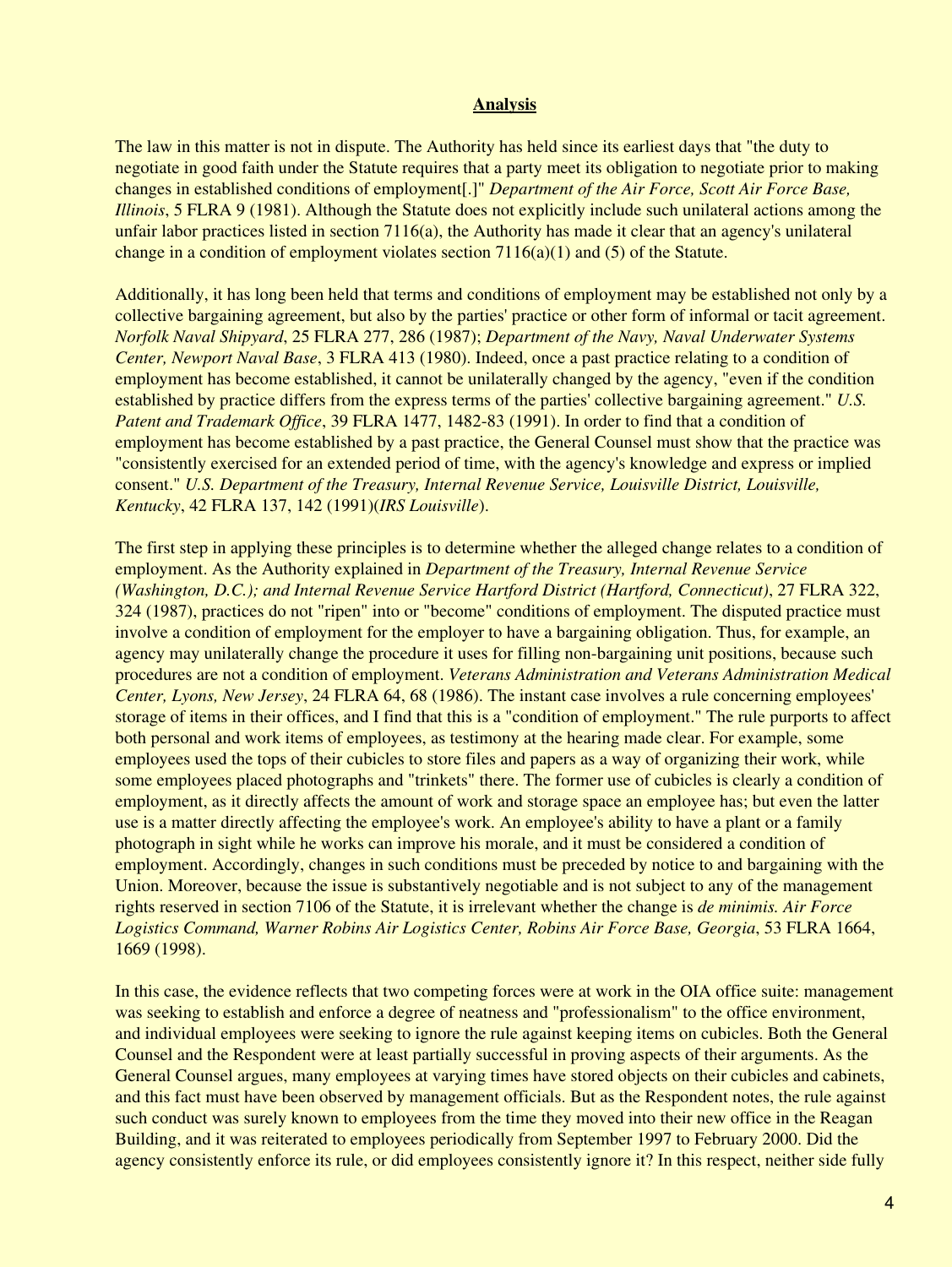proved its case, although it is the General Counsel who carries the burden of proof. *Compare*, *e.g.*, *IRS Louisville*, 42 FLRA at 142-43; *Defense Distribution Region West, Tracy, California*, 43 FLRA 1539, 1560-61 (1992); and *Army and Air Force Exchange Service (AAFES), Fort Carson, Colorado*, 10 FLRA 235, 241 (1982).

Part of the difficulty in evaluating the arguments is the inability to quantify the issue. There are no records which measure the extent to which employees were storing items on their cubicles, or how quickly the practice abated when employees were reminded of the prohibition. Ms. Sawers' testimony paints a picture suggesting that employees almost universally ignored the rule or that they weren't even aware of the rule at all. Ms. Funkhouser's testimony suggests that employees universally complied with the rule each time it was publicized, and that items reappeared very gradually thereafter. Both accounts are equally subjective and unreliable, and although the improperly stored items were in plain view to all, the extent of the practice was no more obvious than the movement of the hour-hand on the clock on the wall.

But the burden on the General Counsel is to prove that the Respondent changed a condition of employment when Ms. Funkhouser sent the February 8, 2000 e-mail regarding storage of items on cubicles, and on this point the General Counsel has failed. Viewing the agency's actions from September 1997 to February 2000, the overall picture is of a consistent policy prohibiting the storage of items on cubicles and cabinets, and of a consistent method of enforcing the rule. The February 8 message fit squarely within the pattern and precedent OIA had been following for two years: after all Customs employees were notified of the rule by e-mail in September 1997 (Resp. Exh. 3) and in the Employee's Guide to the new building in December 1997 (Resp. Exh. 2), OIA's "move committee" took over the monitoring of office space-related issues. It was this committee, composed of unit and non-unit employees, which periodically conducted walk-throughs of the office area, making sure the aisles did not get cluttered, boxes were properly stored, employees did not hoard furniture, and cubicle tops did not become storage areas, even as the "move" to the Reagan Building became a distant memory. It was as a result of one such walk-through that the Assistant Commissioner sent his September 1998 memo to employees (Resp. Exh. 4), reminding them of the various rules on these issues. And Ms. Funkhouser's February 2000 message was a result of another such walk-through. Supervisors were also involved in reminding employees of these rules, but supervisors did not directly threaten employees with disciplinary action on such matters, and the "move committee" became OIA's primary vehicle for obtaining employee compliance. The events surrounding the committee's walk-through immediately prior to February 8, 2000 and the dissemination of the e-mail message on that date were entirely consistent with the pattern and practice that had existed in OIA since moving into the Reagan Building. The February 8 e-mail did not represent any new development or change in conditions of employment.

The General Counsel and Union officials have sought to dissociate the actions of the "move committee" from the Union itself. I agree that any actions by this committee after the office relocation was completed cannot be attributed as having the approval of the Union. The walk-throughs of the office area conducted by members of the committee, including union-appointed members, did not add the Union's imprimatur to the enforcement of various rules concerning the office environment. As General Counsel's Exhibit 2 makes clear, it was management that ultimately decided what could or could not be stored on cubicles, not the committee. Moreover, the Union did not waive its right to formal notice of changes in working conditions, or to negotiate over such changes, by virtue of its representatives serving on the committee. Nonetheless, the fact that several bargaining unit employees, in addition to two union-designated members, served on the committee, supports the Respondent's argument that OIA employees were well aware of the rule concerning storing items on top of cubicles throughout the 1997-2000 period. The participation of Mr. Holbrooke, one of the Union designees, in the walk-through in early February 2000, which alerted the committee to the increasing violations of the cubicle-storage rule and prompted Ms. Funkhouser's February 8 e-mail message to supervisors, further illustrates that the committee was attempting to monitor existing rules, not to change them, at that time.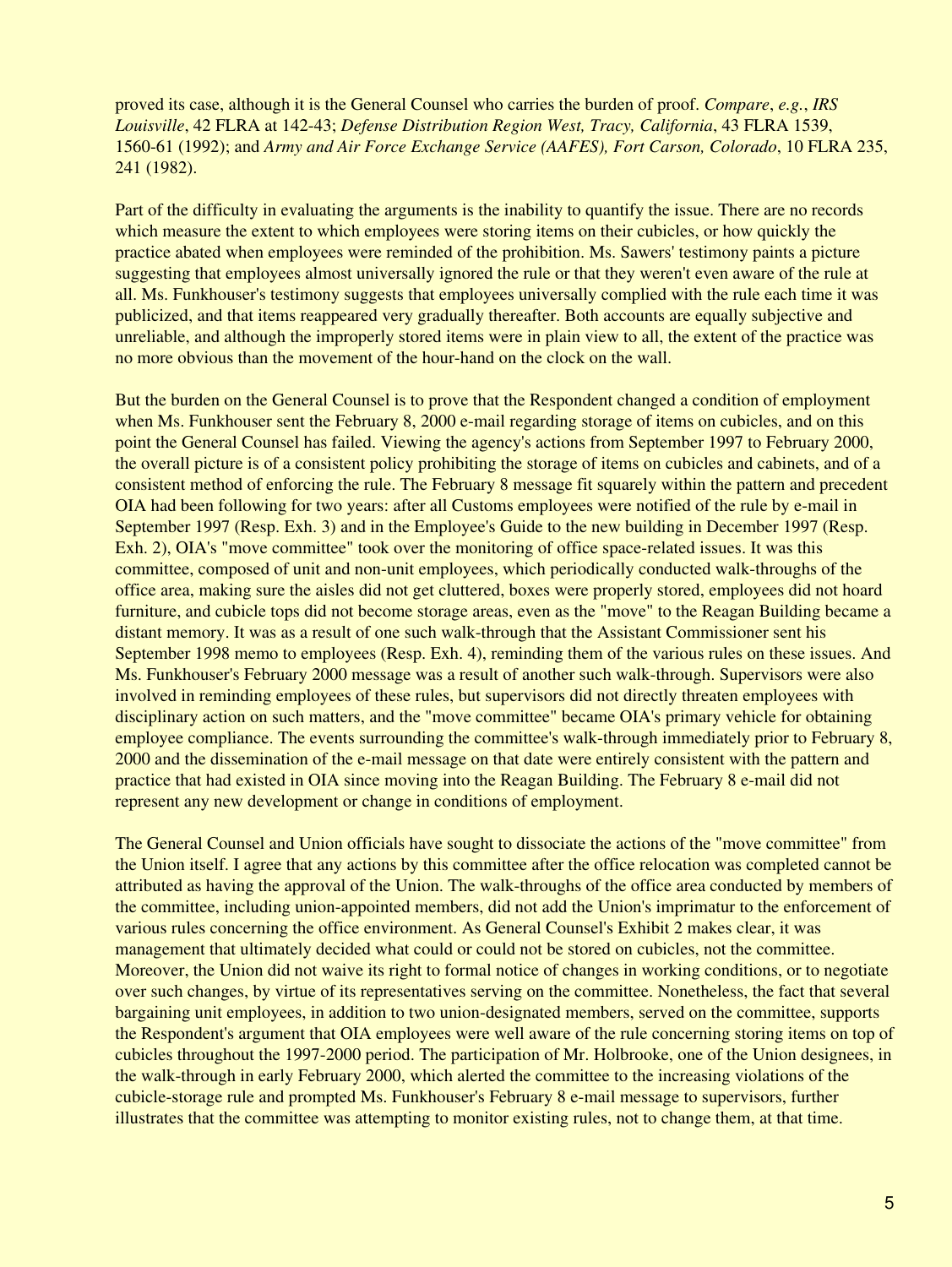Elements of the September 1998 memo and the February 2000 e-mail do reflect that OIA's definition of the rule concerning storage of items was not perfectly consistent. The agency-wide publications given to employees at or prior to the office relocation (Resp. Exh. 2-3) broadly prohibit the placement of any items on top of the "flipper door units or lateral files." The September 1998 memo from the OIA Assistant Commissioner (Resp. Exh. 4), however, leaves room for doubt as to whether this rule was absolute: the memo first states, "Nothing should be placed or stored on top of the tall filing cabinets." Later, the memo states, "a clearance of seventeen inches needs to be maintained between the ceiling and anything placed on top of our cubicle area." It could be argued, therefore, that items could be placed on top of cubicles, but not on top of filing cabinets. Ms. Funkhouser's February 2000 e-mail confirms that there had been ambiguity as to the extent of the prohibition: although the distinction between "cubicles" and "cabinets" is not discussed here, she seeks to clarify whether all items are prohibited, or whether "trinkets" or plants may be stored. She sought resolution of the question from the Assistant Commissioner, who agreed to permit storage only of healthy plants.

Despite these areas of uncertainty, the evidence as a whole demonstrates that the general prohibition against storing items on cubicles and cabinets was understood by employees, and management's policy was relatively consistent. I do not read the September 1998 memo as permitting storage of items on "cubicles" while prohibiting it on "cabinets." Such an interpretation does not make sense and is inconsistent with the evidence in its entirety. The flipper door units on the cubicles move up and down, and it would make no sense to permit storage on top of them, while prohibiting it on the fixed top of filing cabinets. While the choice of language in the September 1998 memo was poor, it did not alter the existing general prohibition against the use of cubicle and cabinet tops for storing items. Moreover, the Assistant Commissioner's agreement in February 2000 to permit the storage of plants on cubicles is not the "change in working conditions" which the General Counsel attacks in the complaint. The complaint asserts that the Respondent unilaterally changed working conditions by ordering employees to "cease storing items" on top of cubicles, not by permitting them to store healthy plants there. While the Assistant Commissioner may have relaxed the general rule slightly in February 2000, this fact does not help the General Counsel's case.

As I noted earlier, the burden in such cases is on the General Counsel to prove that "the practice was consistently exercised for an extended period of time, with the agency's knowledge and express or implied consent." *IRS Louisville*, 42 FLRA at 142. The evidence offered at the hearing does not meet this standard. Although the evidence indicates that a practice existed of employees storing items on top of their cubicles and cabinets, such practice was not consistent. Rather, the evidence indicates that periodically the agency, through its move committee, patrolled the work area to monitor compliance with a variety of work environment rules and reminded employees not to store items on their cubicles and filing cabinets. After being reminded of this rule, it appears that employees would clean up their cubicles for a period of time, until they needed a new reminder. Therefore, not only was the employee practice inconsistent, but OIA also made its disapproval of the employee practice well known. Although the Respondent's enforcement of the rule was not one of "zero tolerance," it was adequately communicated to employees, so that management cannot reasonably be found to have given its implied consent to the practice.

In summary, the Respondent did not make a "change" in conditions of employment on or around February 8, 2000. An employee-management committee (with or without the ongoing, official approval of the Union) had functioned continually since late 1997 to monitor the cleanliness and appearance of the office space. This committee found in early February 2000, as it had previously found, that the office was becoming too cluttered, and it reported its findings and recommendations to the Assistant Commissioner. As a result, employees were reminded in February 2000, as they had been reminded previously, that they could not store items on their cubicles. Both the policy and the method of enforcing the policy remained essentially unchanged in February 2000 from that which existed previously. The Union appears to have newly decided in February 2000 to object to a rule which had been promulgated back in 1997 and which had been reiterated